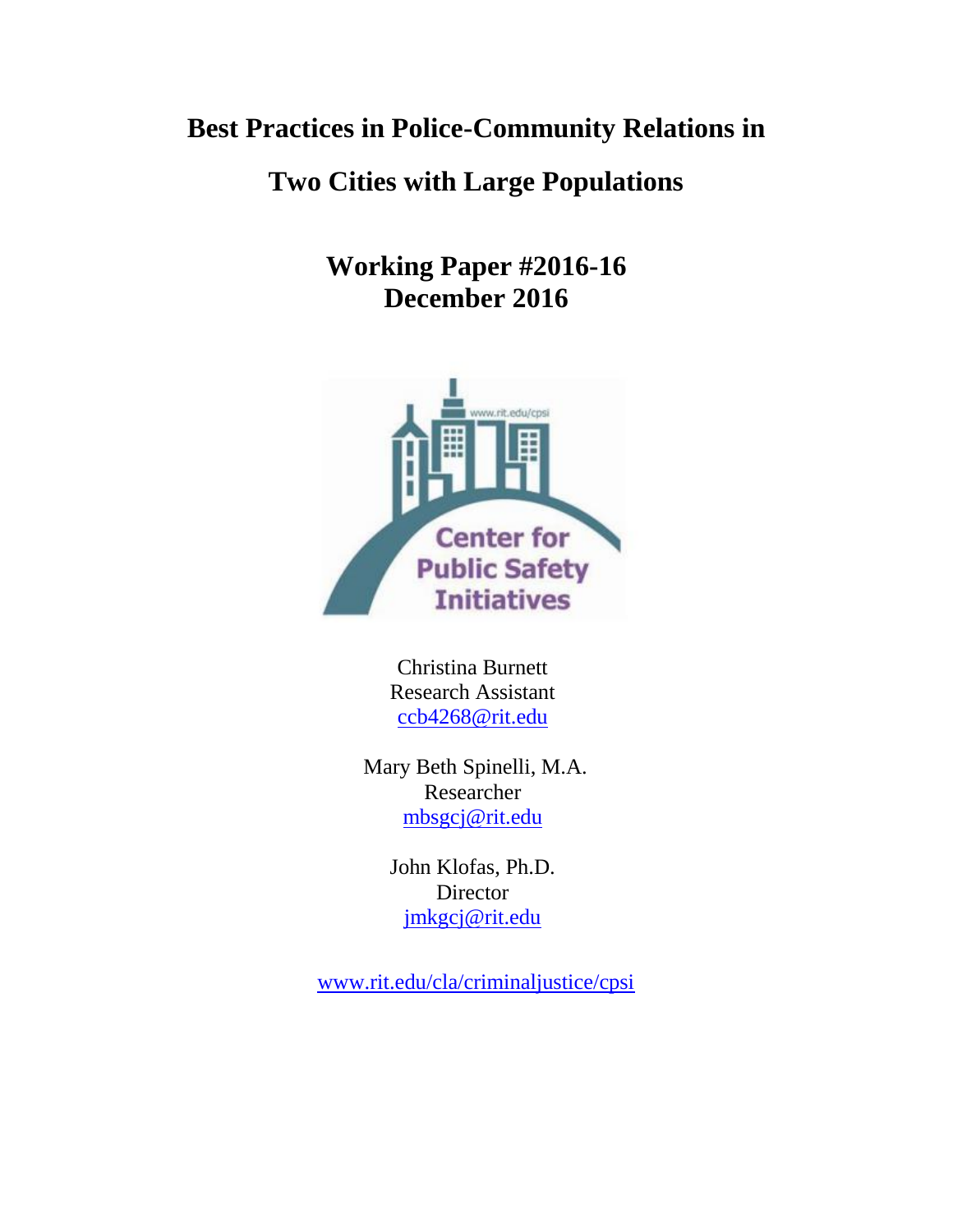In the wake of many national tragedies, police forces around the country have been working to improve their relationship with the community that they serve. Without the trust of the community, it is difficult for the police to do their jobs effectively and even more difficult to foster relationships with the community.

The Center for Public Safety Initiative's Community Views on Criminal Justice project aims to keep "the pulse" of the Rochester community's perspectives on procedural justice. The project tracks the views of different groups in the community related to police-community relations and the criminal justice system. This paper is part of series on the Community Views of Criminal Justice project, and builds on the working paper *RPD's Efforts to Strengthen Community Relations* (Smith et al, 2016).

This paper reviews best practices for strong police-community relations in two large cities, Chicago and Houston. The police department websites for the four U.S. cities with large populations over 2 million people (New York City, Los Angeles, Chicago, and Houston) were reviewed. The two cities featured in this paper were chosen due to the innovation of their initiatives, in addition to the size of the city, and accessibility of the information (program information posted to police department websites). This paper highlights programs that are working well to bring police departments closer to the communities they serve.

#### **Chicago, Illinois**

Chicago has been implementing a program called The Chicago Alternative Policing Strategy (CAPS) since 1993. This program contains many elements including monthly beat meetings, community meetings, an education effort, and rapid response units, just to name a few. The city of Chicago has a CAPS Implementation Office which handles the coordination of city services (related to CAPS), assists with beat and district projects, and works to sustain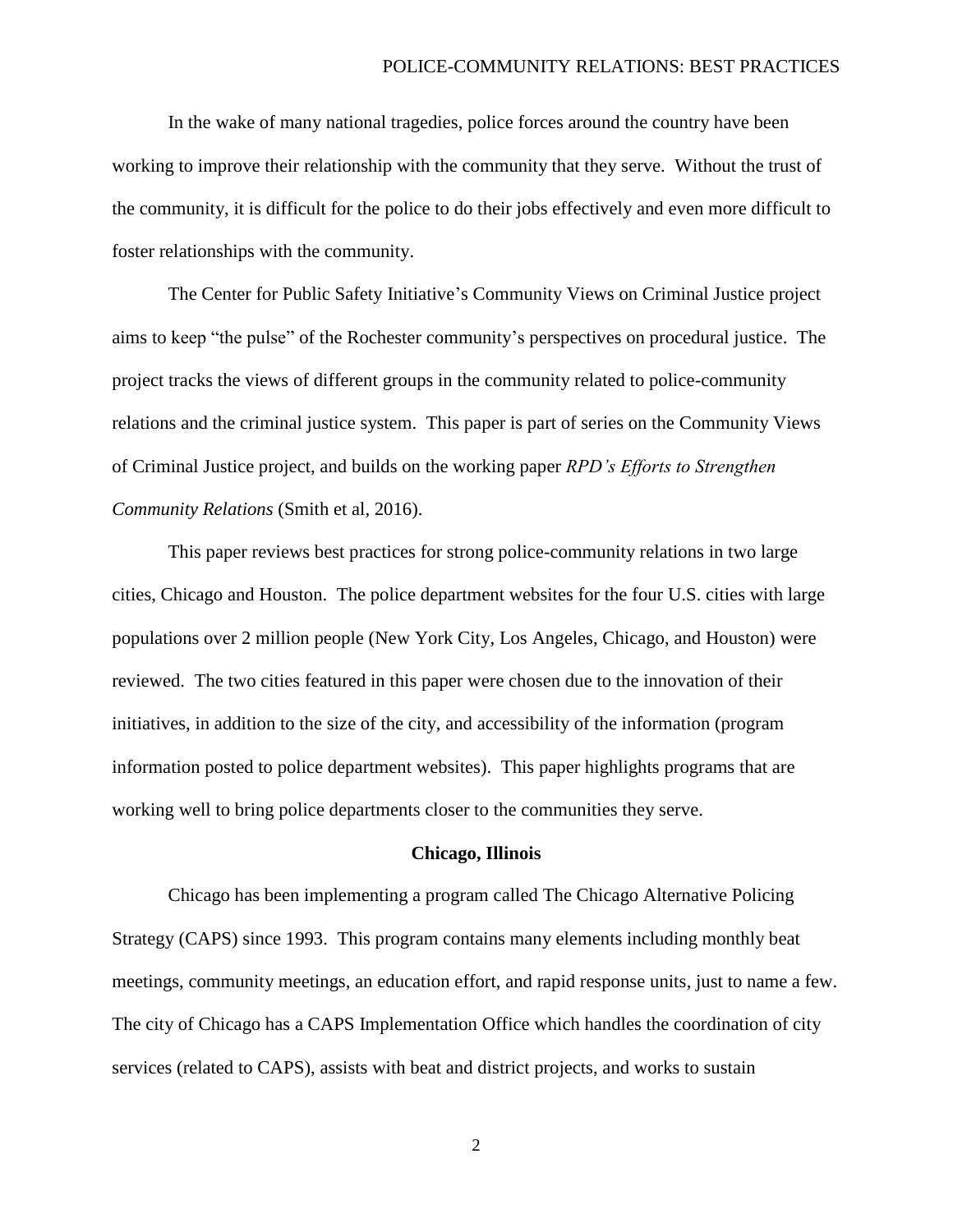participation in regular community meetings, among other duties. This implementation office is primarily staffed by civilian community outreach workers who work alongside city attorneys and police officers. A large component of this program is the city and resident partnerships; without these partnerships, the program would not work. Along with these initiatives, Chicago has invested in new information systems and crime analysis technology to assist with planning and management in the districts.

According to the most recent evaluation, public opinion of the police gradually improved between 1993 and 1999, before leveling off in the 2000s. The most improved area since the introduction of the CAPS program has been the percentage of residents who see police dealing with community concerns and working with residents to form solutions, both of which fall in line with the major goals of the program. A few of the initiatives run under CAPS are explained in more detail below. These initiatives were chosen based on the uniqueness of the initiatives and accessibility of the information available on the department's website.

# **Beat Meetings**

Through the CAPS program, Chicago holds beat meetings regularly in all 279 beats (the territory that each officer patrols) in the city. These meetings are a place for police and community residents to meet and discuss issues happening within the beat as well as strategies to begin to combat these issues. In the most recent evaluation of CAPS, some recommendations were made to continue to improve beat meetings. For example, beat meetings should be held often and on a consistent basis, as well as in a consistent location to make it easier for residents to participate. Additionally, when residents attend the meetings they should be able to receive information about what is being done to combat concerns in their neighborhoods. The Chicago Police see these meetings as a place for residents to safely and openly express their concerns, but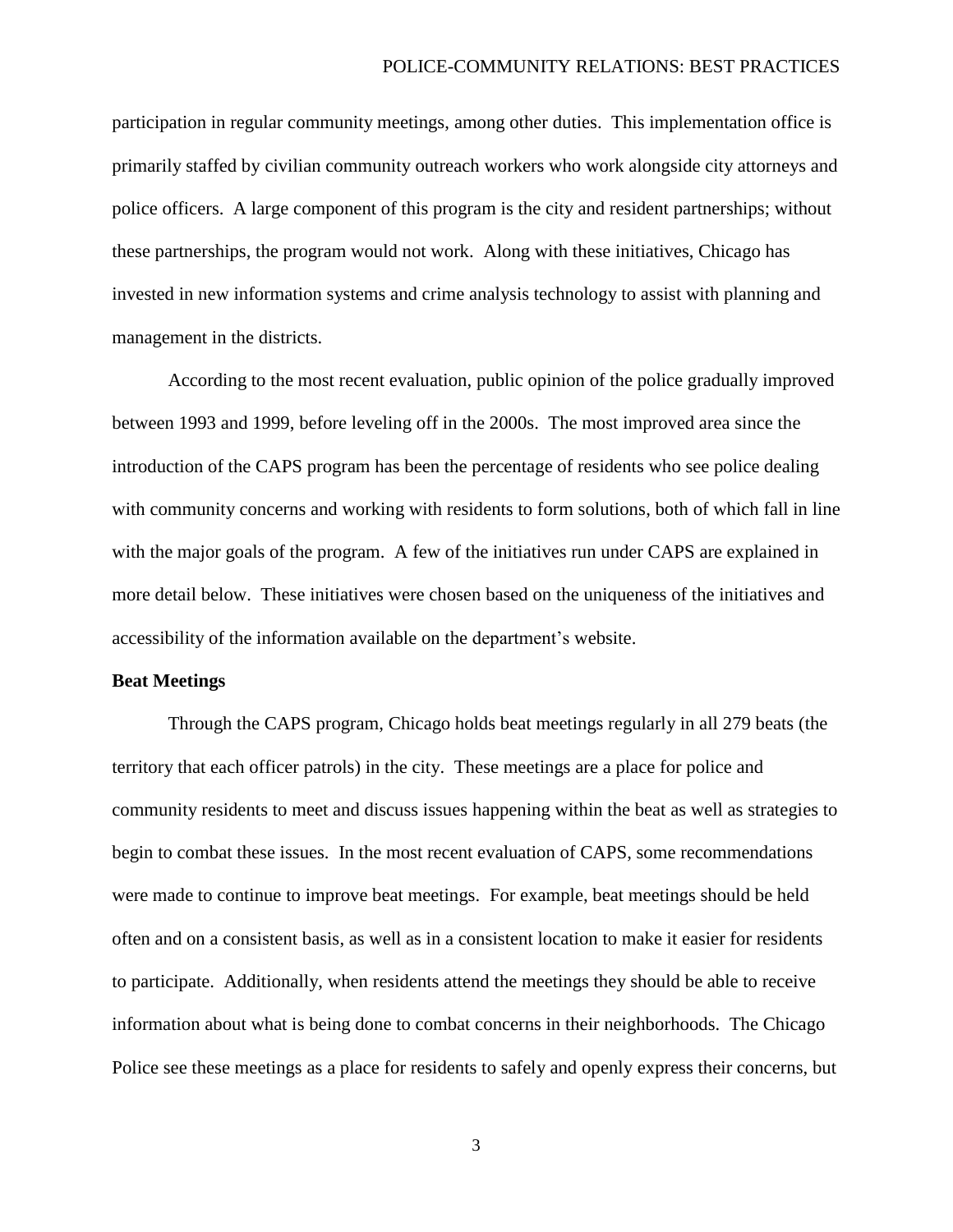recent evaluations show that some residents are apprehensive about involvement due to retaliation from other community members. The evaluation did not explain how the department plans to combat that issue.

# **Landlord Training**

Landlords and what were described by residents as "bad" properties were among the highest concerns of residents at beat meetings in the past. Due to these concerns, a landlord training program was implemented under CAPS in 1997. There are monthly trainings in multiple areas of the city. Landlords and building managers learn about laws related to owning and renting properties as well as procedures for screening and selecting tenants. Also presented at these trainings are tips on dealing with difficult tenants. The CAPS implementation office also works with landlords to help with evicting tenants and finding new ones.

## **Rapid Response Officers**

Rapid Response Officers handle emergency calls in their particular sectors. Having Rapid Response Officers allows patrol or "beat officers" to work with the community, maintain a strong police presence, and work on prevention instead of running around the city responding to emergencies.

# **Houston, Texas**

## **Deaf Services**

Houston is the only city in this brief review of national programs that has an initiative to bridge the gap between deaf citizens and hearing officers. The Houston Police Department offers video remote interpreting which allows an interpreter to be present through a webcam enabled device. This service is offered at about 20 locations, 24 hours a day, 7 days a week. The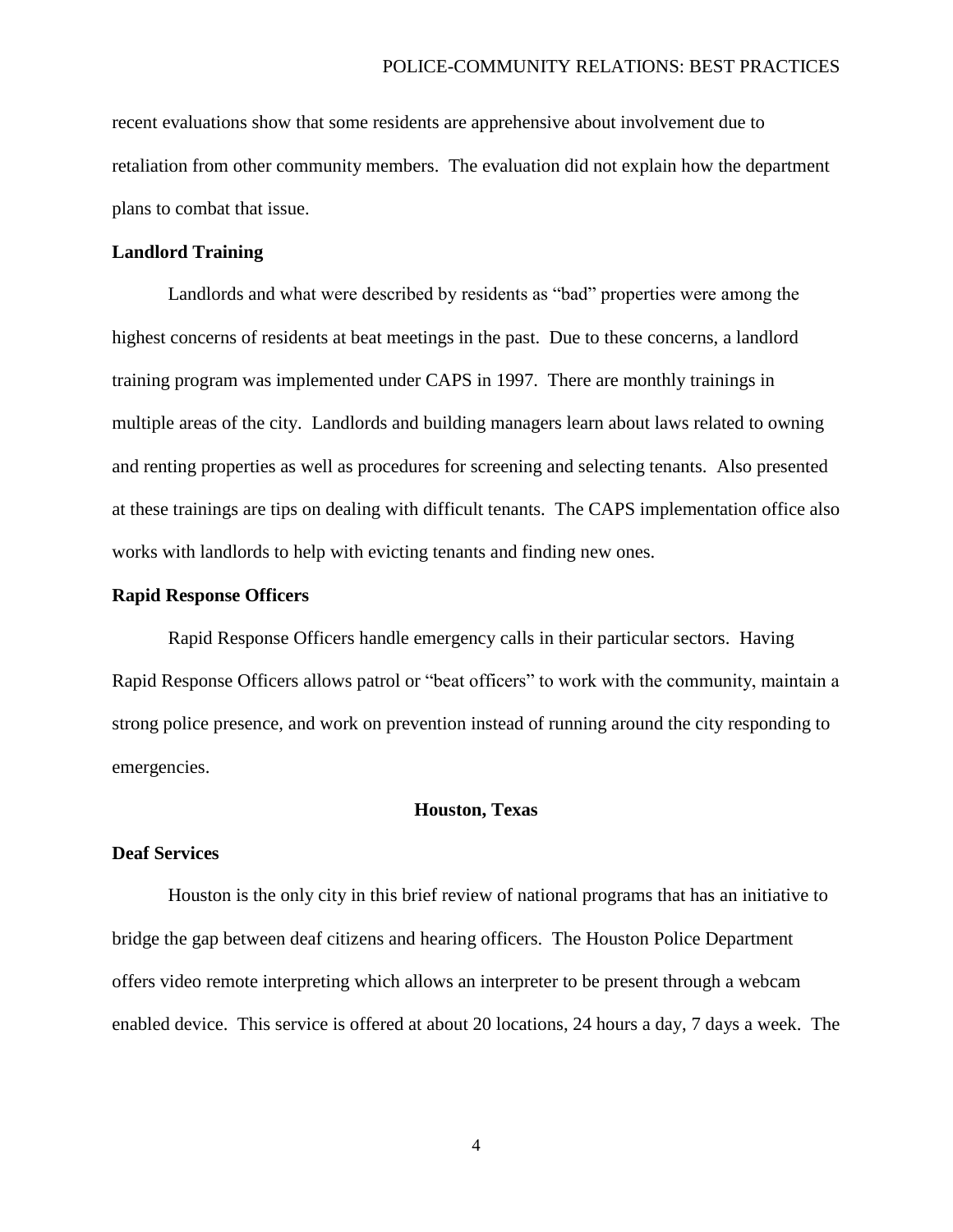technology is intended to help individuals who are deaf to feel more comfortable with requesting police assistance or filing a report.

# **Mental Health Learning Site**

All Houston police officers go through some level of crisis intervention training. With further training, some officers become part of the Crisis Intervention Response Team (CIRT). CIRT pairs a crisis intervention trained police officer with a licensed mental health professional for response to the more critical mental health calls received by the department.

The Houston Police Department has been named as one of six mental health learning sites in the United States by the National Institute of Justice<sup>1</sup>. These learning sites are meant to act as examples for other police departments and agencies who want to improve their responses to mental health calls. They are also able to provide guidance and support to others on how to start, improve, and/or expand their specialized programs.

### **Homeless Outreach Team**

 $\overline{\phantom{a}}$ 

The Homeless Outreach Team (HOT) was started in Houston in 2011. The outreach team includes a sergeant, two officers, and one licensed mental health professional. This team primarily works with individuals that are homeless to help with housing, identification, employment, bus fares, as well as medical and mental health treatments. Steve Wick, the outreach team sergeant, recently explained his job as: "After slipping through the cracks of society, they [the homeless] become invisible to the system. We help shepherd them back through the system, so they can get the services they need, and get off the streets." The team builds relationships with people they frequently encounter and are thereby able to increase the impact of the program.

<sup>&</sup>lt;sup>1</sup> The other five sites are located in Los Angeles (CA), Madison (WI), Portland (ME), Salt Lake City (UT), and at the University of Florida.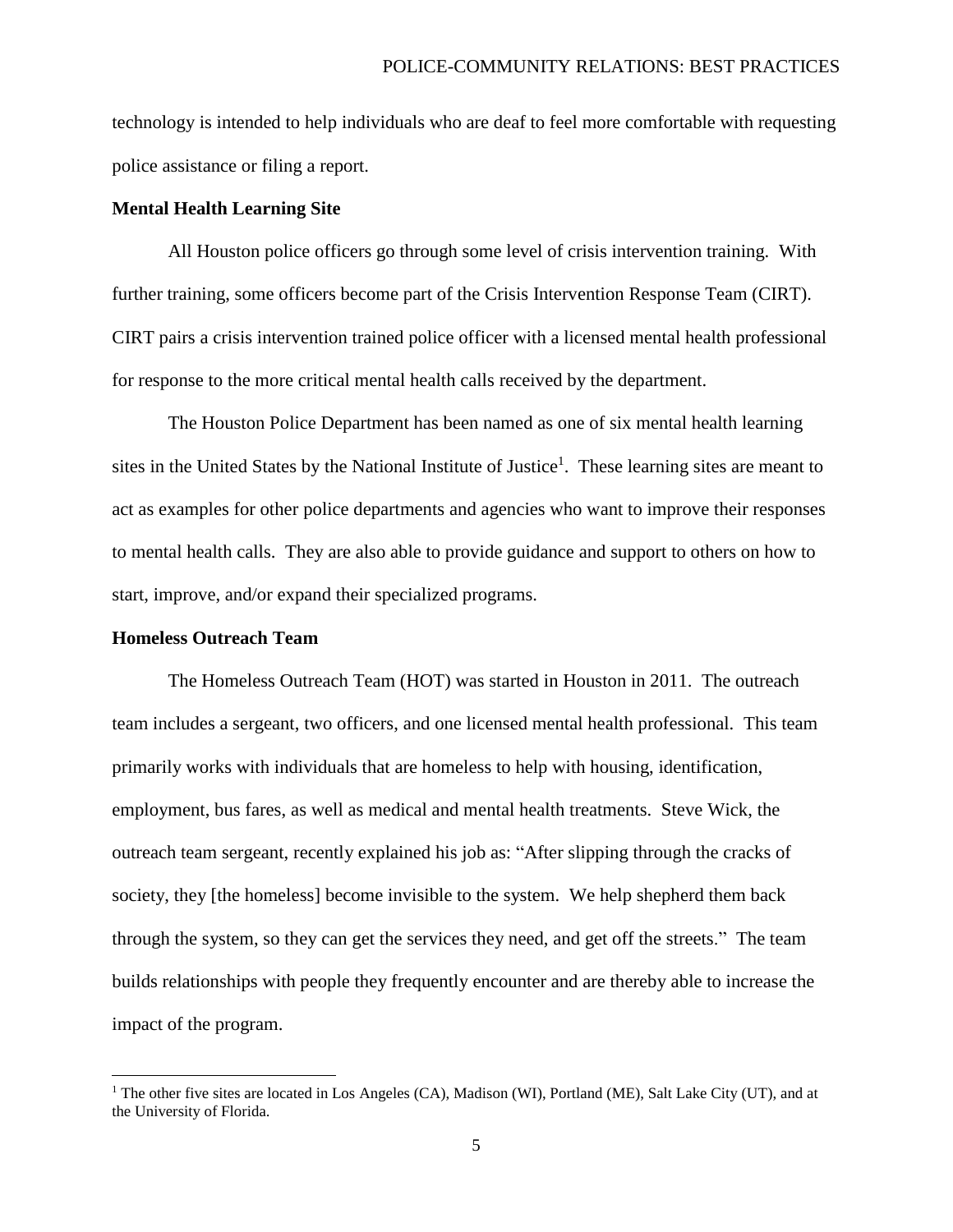### **Discussion**

Of the four cities reviewed, Chicago and Houston's initiatives to bridge gaps between the police department and the community are extensive. The initiatives outlined above are just a few of the many programs both cities have in place. Programs similar to those in Chicago and Houston were difficult to find in cities with similar populations, which makes these initiatives unique. In the two other cities reviewed, information on police-community relations programs was difficult to locate on their main websites, and information provided was limited. In both New York City and Los Angeles, some information was found on programs aiming to work with minority groups such as immigrants and the LGBT community. However, specifics about these programs were not explained. It is possible that the larger size of both New York (8.4 million, 2013) and Los Angeles (3.8 million, 2013) play a role in the ability of their police departments to organize programs similar to the ones in Chicago and Houston. Police departments should make information on initiatives that strengthen police-community relations public.

#### **Conclusion**

In the wake of many tragedies across the nation, a division between police departments and communities across America have become prevalent. While some of the initiatives described in this review have been running for many years, the programs implemented by these two cities show a desire to unite communities and police departments in their cities. Police departments in other cities across America should consider similar initiatives to help mend ties between their communities and officers. A future paper will review best practices in cities closer in size to Rochester, New York. Initiatives which aim to be inclusive of many different types of people (e.g. Houston's deaf services and homeless outreach team) should be recognized by other departments as a way to bring their community closer together.